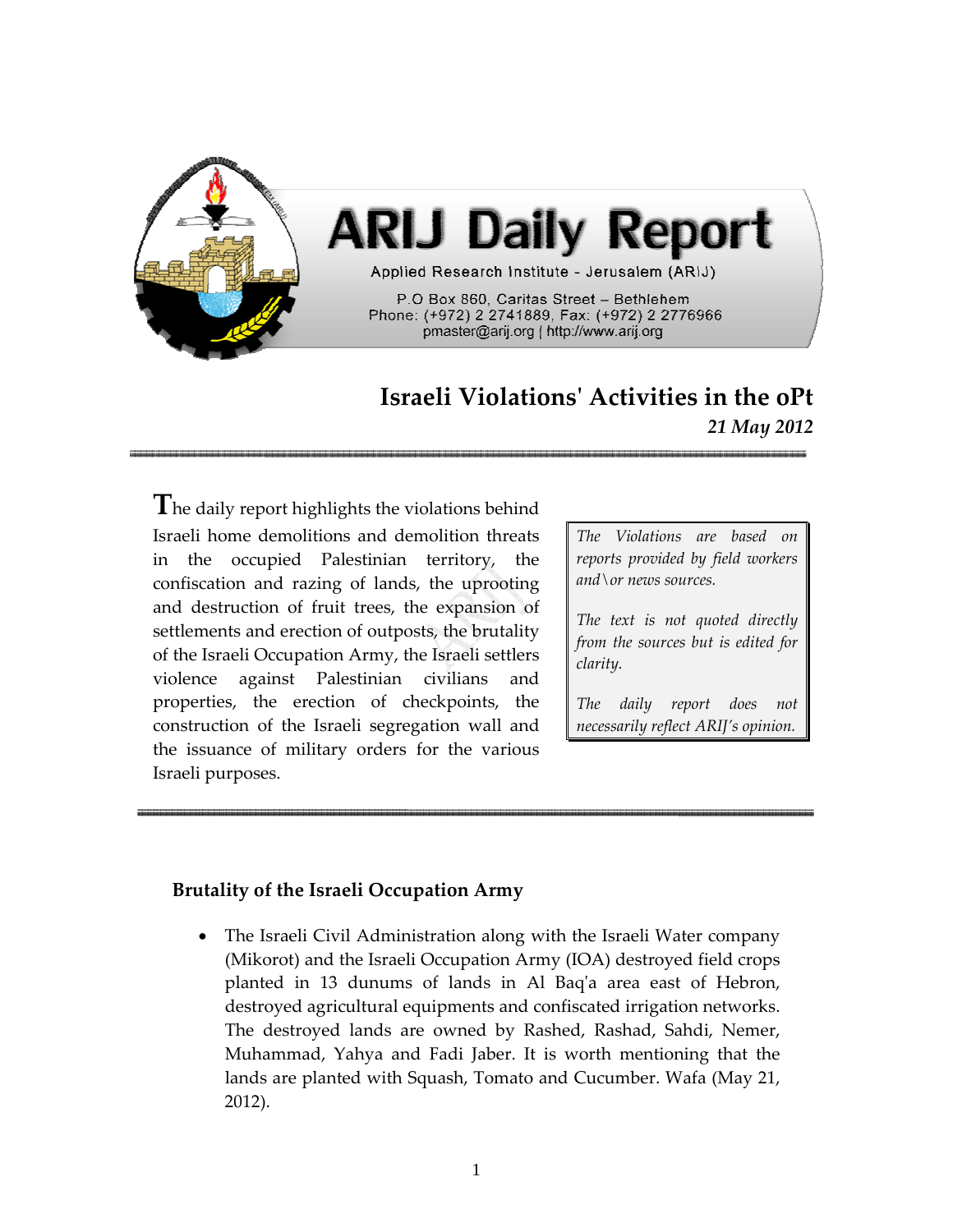- The Israeli Occupation Army (IOA) raided Siris village in Jenin Governorate and stormed the houses of Prisoner Taher Fawzi Qteet and Prisoner Osama Ez Ad Din Najem, search them and messed with their contents. Wafa (May 21, 2012).
- The Israeli Occupation Army (IOA) raided Kafr Dan Village west of Jenin city and stormed the houses of Murad Abed and Asʹad Al Shuli, searched them and messed with their contents after questioning their dwellers. Wafa (May 21, 2012).
- A group of Israeli soldiers raided the courtyard of Al Aqsa mosque in Jerusalem city through Al Magharbeh gate. Wafa (May 21, 2012).
- The Israeli Occupation Army (IOA), without pre-notification, confiscated a truck, a bulldozer and other equipments from Qandeel Stone Quarry in Rafat Village in Ramallah Governorate under the pretext of lacking licenses. The quarry is considered a vital source of income to the 70 workers who work in the quarry. Wafa (May 21, 2012).

# **Israeli Arrests**

- The Israeli Occupation Army (IOA) arrested 7 Palestinians from the different West Bank Governorates. The arrestees are: Sami Shaʹbolo (70 years) and Rida Khaled (49 years) from Nablus city; Asʹad Muhammad Istiti (38 years) from Jenin refugee camp; Jibril Shaher Abu Hadeed (25 years) and Shadi Abdel Hakeem Abu Daoud (22 Years) from Hebron city. Wafa (May 21, 2012).
- Israeli soldiers and policemen kidnapped nine Palestinian youths, including a woman and a medic, during a protest at the Nablus Road in occupied East Jerusalem. The residents were protesting a provocative march carried out by settlers "celebrating" the so‐called "reunification of Jerusalem" ‐ Jerusalem Day. Dozens of local residents, a number of international peace activists and several leftist Jewish‐ Israelis, held their peaceful protest carrying Palestinian flags and chanting for an end to the illegal Israeli occupation. The soldiers attacked the Palestinian, Israeli and international protesters, and prevented Palestinian reporters and field researchers from documenting the incidents. Some of the kidnapped Palestinians were identified as Omar Abu Rmeila, Farouq Shqayyar, Asmaa' Shiokhy, Moath Sbeih and (medic) Abdullah Ash‐Shalloudy. All kidnapped Palestinians were moved to a nearby Israeli police station. dozens of Israeli soldiers, policemen and members of the so-called Border Guard Units were deployed in Jerusalem, and placed barriers near the Hebron Gate to facilitate the procession of the fundamentalist Israeli settlers.